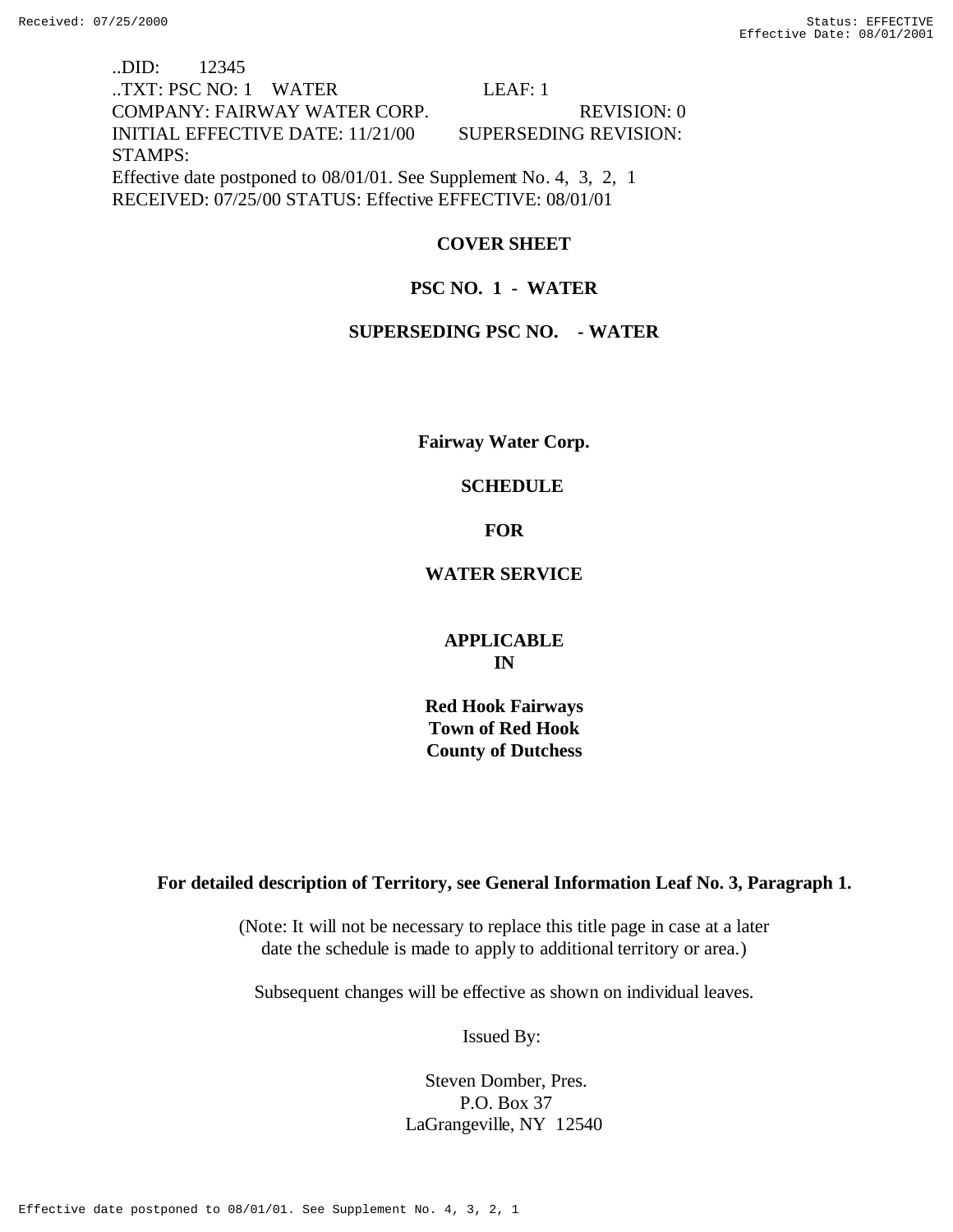..DID: 12352 ..TXT: PSC NO: 1 WATER LEAF: 2 COMPANY: FAIRWAY WATER CORP. REVISION: 0 INITIAL EFFECTIVE DATE: 11/21/00 SUPERSEDING REVISION: STAMPS: Effective date postponed to 08/01/01. See Supplement No. 4, 3, 2, 1 RECEIVED: 07/25/00 STATUS: Effective EFFECTIVE: 08/01/01

# **TABLE OF CONTENTS**

# **GENERAL INFORMATION LEAF NO.**

| 1.                                                 | Territory                                                      | 3         |
|----------------------------------------------------|----------------------------------------------------------------|-----------|
| 2.                                                 | <b>Application for Water Service</b>                           | 3         |
| 3.                                                 | Deposits - Security                                            | 3         |
| 4.                                                 | Deposits - Interest                                            | 4         |
| 5.                                                 | Deposits - Return                                              | 4         |
| 6.                                                 | Deposits - Other                                               | 4         |
| 7.                                                 | <b>General Rules</b>                                           | $5 - 6$   |
| 8.                                                 | <b>Metered Service</b>                                         | $6 - 7$   |
| 9.                                                 | <b>Unmetered Service</b>                                       | 7         |
|                                                    | 10. Extension of Mains                                         | 7         |
|                                                    | 11. Discontinuance of Service - Non-payment                    | $7 - 8$   |
|                                                    | 12. Discontinuance of Service - Other                          | $8 - 9$   |
|                                                    | 13. Discontinuance of Residential Service - Special Procedures | 9         |
|                                                    | 14. Deferred Payment Agreements                                | 9         |
| 15.                                                | <b>Complaint Handling Procedures</b>                           | 10        |
|                                                    | 16. Restoration of Service                                     | $10 - 11$ |
|                                                    | 17. Interest on Customer Overpayments                          | 11        |
|                                                    | 18. Regulation                                                 | 11        |
| <b>RATES</b><br>Service Classification No. 1<br>12 |                                                                |           |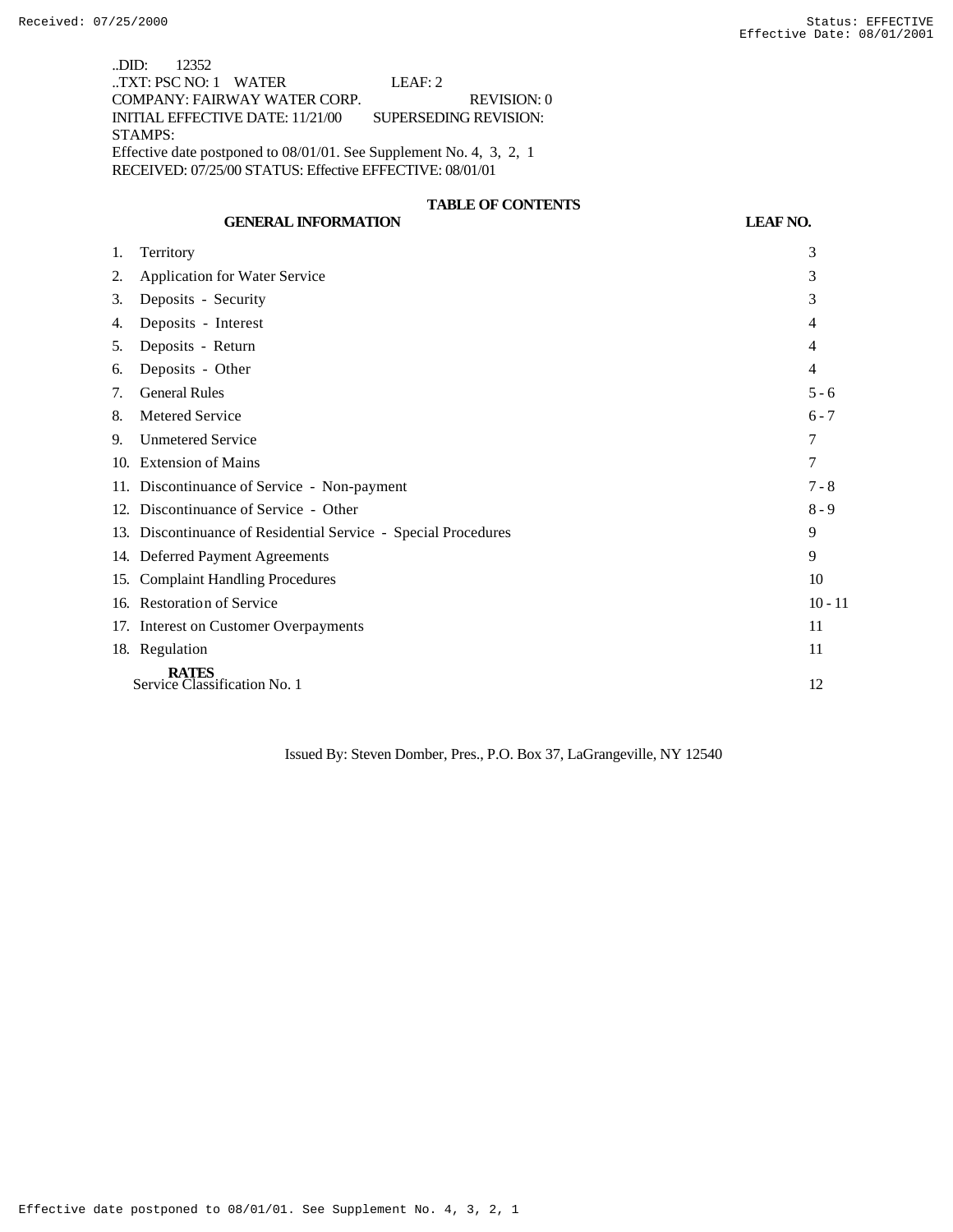..DID: 12353 ..TXT: PSC NO: 1 WATER LEAF: 3 COMPANY: FAIRWAY WATER CORP. REVISION: 0 INITIAL EFFECTIVE DATE: 11/21/00 SUPERSEDING REVISION: STAMPS: Effective date postponed to 08/01/01. See Supplement No. 4, 3, 2, 1 RECEIVED: 07/25/00 STATUS: Effective EFFECTIVE: 08/01/01

### **GENERAL INFORMATION**

1. Territory (County, Town, Development, Streets, etc.)

 Red Hook Fairways Town of Red Hook, Dutchess County, NY

- 2. Application for Water Service
	- A. Written application for service may be required.
	- B. A separate application may be required for each premises.
	- C. Premises may be subject to inspection by the company.
	- D. Applications need not be accepted from customers with charges due on any water accounts with the company. The company must accept an application if the customer enters into a deferred payment agreement.
	- E. Service pipe installations are subject to company approval.
- 3. Deposits Security
	- A. As a condition of receiving service, the company may require a deposit from customers that are delinquent (having a bill remaining unpaid 23 days from the date mailed), seasonal, short term or temporary or who have had service terminated for non-payment during the preceding 6 months. In addition, a deposit may also be required from a non-residential customer whose credit has not been established with the company. A delinquent customer shall be provided with a written notice 20 days before the deposit is assessed which states that failure to make timely payments will permit the company to require a deposit from such customer.
	- B. Deposits from applicants and customers may not exceed two times the estimated average monthly bill for a calendar year, except in the case of customers whose usage varies widely where deposits may not exceed twice the average monthly bill for the peak season.
	- C. The company shall perform an annual review of the billing history of every customer who has a deposit with the company to assure that a deposit is still required under (3A) above and that the amount of the deposit conforms with (3B) above. The company reserves the right to review the deposit at any time. If a review shows that the deposit held falls short of the amount the company may require by 25 percent or more, the company may require the payment of an additional amount. If a review shows that the deposit held exceeds the amount required by 25 percent or more, the company shall refund the excess to the customer. The customer may request a downward revision of the deposit.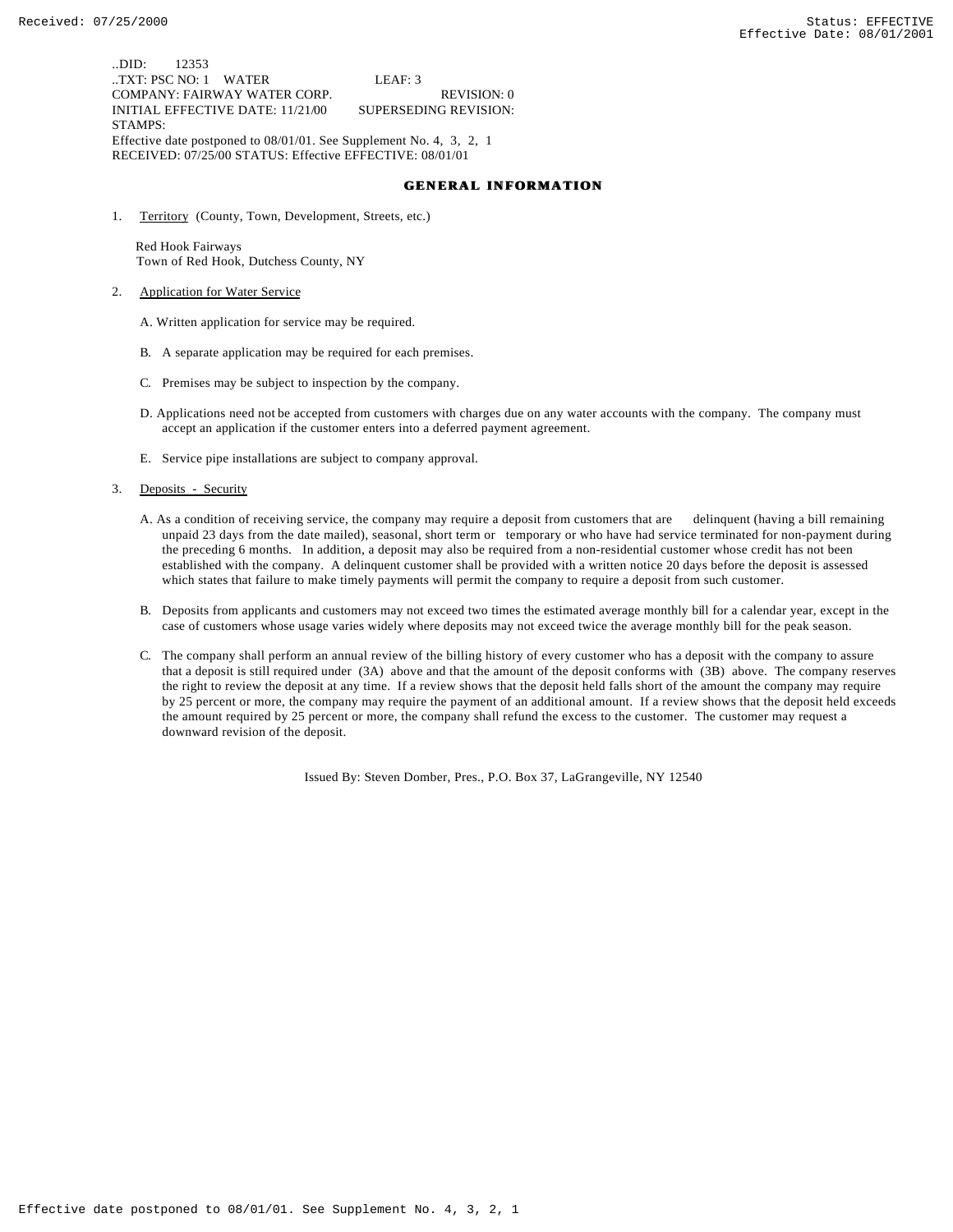..DID: 12354 ..TXT: PSC NO: 1 WATER LEAF: 4 COMPANY: FAIRWAY WATER CORP. REVISION: 0 INITIAL EFFECTIVE DATE: 11/21/00 SUPERSEDING REVISION: STAMPS: Effective date postponed to 08/01/01. See Supplement No. 4, 3, 2, 1 RECEIVED: 07/25/00 STATUS: Effective EFFECTIVE: 08/01/01

#### **GENERAL INFORMATION**

#### 4. Deposits - Interest

Every deposit shall earn simple interest at the rate per annum prescribed by the Public Service Commission. The interest must be paid to customers when the deposit is returned. If the deposit has been held for 12 consecutive months or more, the interest must be credited to the customer no later than the first bill rendered after the next succeeding first day of October and at the end of each succeeding 12 month period.

#### 5. Deposits - Return

- A. The company shall return to a customer a deposit or portion of a deposit and all interest thereon no more than 30 days after:
	- (1) the day the account is closed and all bills are paid; or

(2) the date of the first bill for service rendered after a 12 month period during which time the customer was not delinquent, provided there is no other basis for the company to request a deposit; or

- (3) a review of the deposit shows that a reduction of the deposit is warranted.
- B. A deposit or portion of a deposit plus interest thereon that is subject to return may be credited to the customer's account in the amount of any outstanding charges. If any balance remains, a refund check shall be issued.

#### 6. Deposits - Other

- A. In the event that the applicant desires service for a trailer or other non-permanent structure, he shall deposit with the company all costs of the connection of such service. Said deposit shall bear simple interest as required above and shall be refunded at the end of 10 years, or sooner in the event that a permanent structure for such service connection is completed.
- B. The company may also require deposits from customers to guarantee future payments as set forth in lawn sprinkler, main extension, or other forms of contracts which are in a form approved by the Public Service Commission. The interest rates for these deposits will be the same as the interest rates for security deposits and such interest will be credited to the customer as prescribed by Commission rules.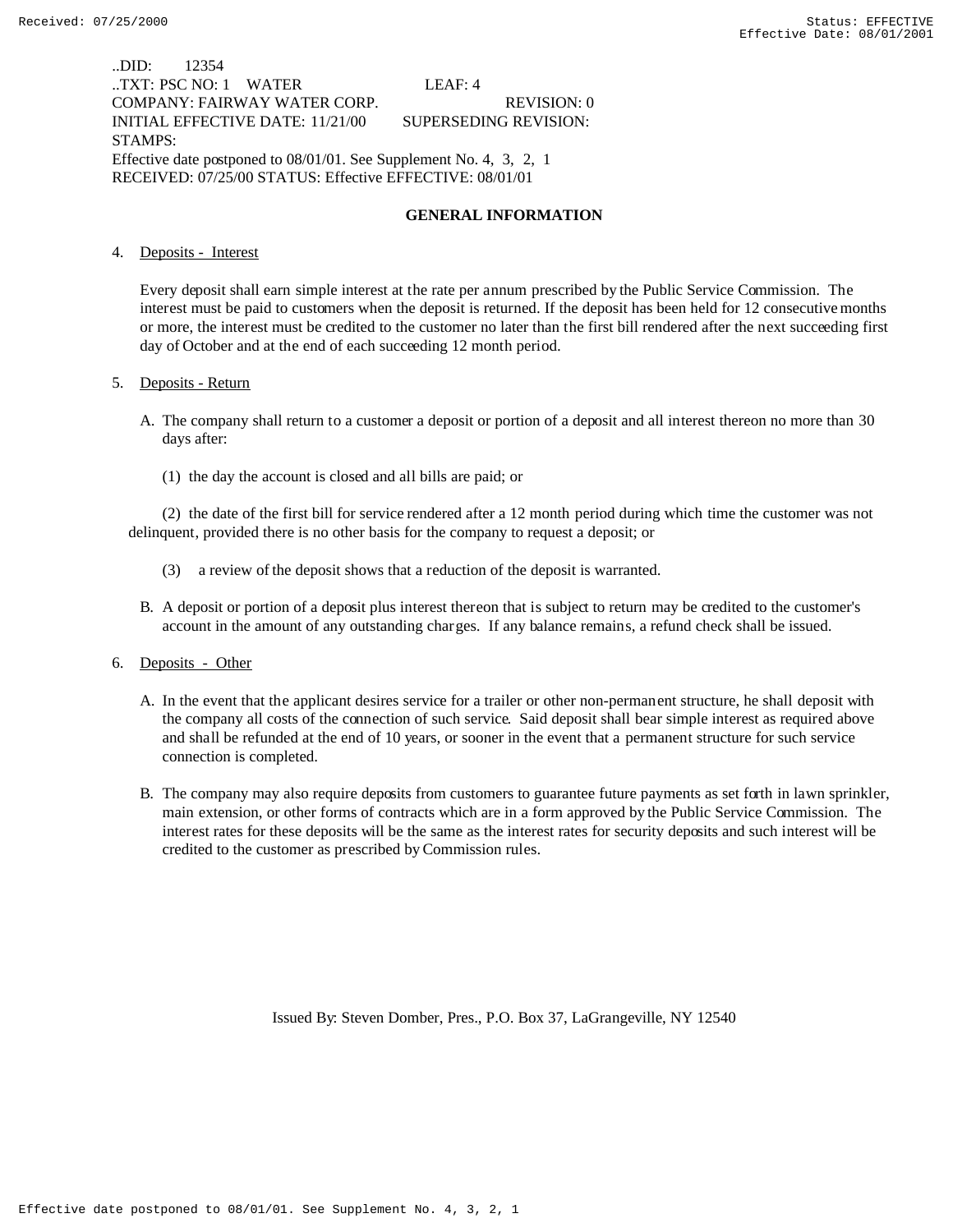..DID: 12355 ..TXT: PSC NO: 1 WATER LEAF: 5 COMPANY: FAIRWAY WATER CORP. REVISION: 0 INITIAL EFFECTIVE DATE: 11/21/00 SUPERSEDING REVISION: STAMPS: Effective date postponed to 08/01/01. See Supplement No. 4, 3, 2, 1 RECEIVED: 07/25/00 STATUS: Effective EFFECTIVE: 08/01/01

#### **GENERAL INFORMATION**

- 7. General Rules
	- A. Customers must provide 10 days' written notice prior to the date on which termination of service is requested or prior to a change of occupancy, until which date the customer will be responsible for payment of service.
	- B. Fire hydrants shall not be used without the written permission of the company or unless in conformance with filed fire protection tariff provisions.
	- C. The company will not be liable for damage resulting from the presence of its facilities, supply, or use of water service, except damage resulting from gross negligence of the company.
	- D. The company may shut off water in its mains to make repairs and extensions. Where possible, proper advance notice will be made to customers affected.
	- E. The use of water for sprinkling, swimming pools, or other less essential uses may be restricted or prohibited where such use may unreasonably reduce the adequacy of service for other domestic purposes.
	- F. There must be a separate service for each premises.
	- G. Installation of service pipes and mains will not normally be made when the ground is frozen.
	- H. The customer is responsible for service pipes and plumbing within the property line. Any plumbing work done on the customer's service pipe is subject to approval by the company. No underground work shall be covered up until it has been inspected and approved by the company.
	- I. All leaks on customer premises or the customer portion of the service pipe must be repaired as soon as possible.
	- J. All mains, services (up to the property line) and other water system facilities will be maintained and replaced by the company.
	- K. The company will supply water in the distribution system at pressures between 20 and 100 pounds per square inch (psi) and will strive, where practicable, to maintain a normal working pressure of 60 psi with a minimum of 35 psi. If the company makes changes to its system which cause the pressure to increase to over 100 psi to existing customers, the company will be responsible for the first installation of the necessary equipment in the customer's premises. From that point on the equipment will be considered part of the customer's internal plumbing and the customer will be responsible for its maintenance or replacement. If a water pressure reducing valve, in the customer's or applicant's opinion, is necessary or desired to safeguard the plumbing, it is the customer's or applicant's responsibility to purchase, install and maintain this equipment. Where a pressure reducing valve is used it is also advisable to install a suitable pressure relief valve. All installations will comply with the local building codes and standards and are considered a part of the customer's internal plumbing.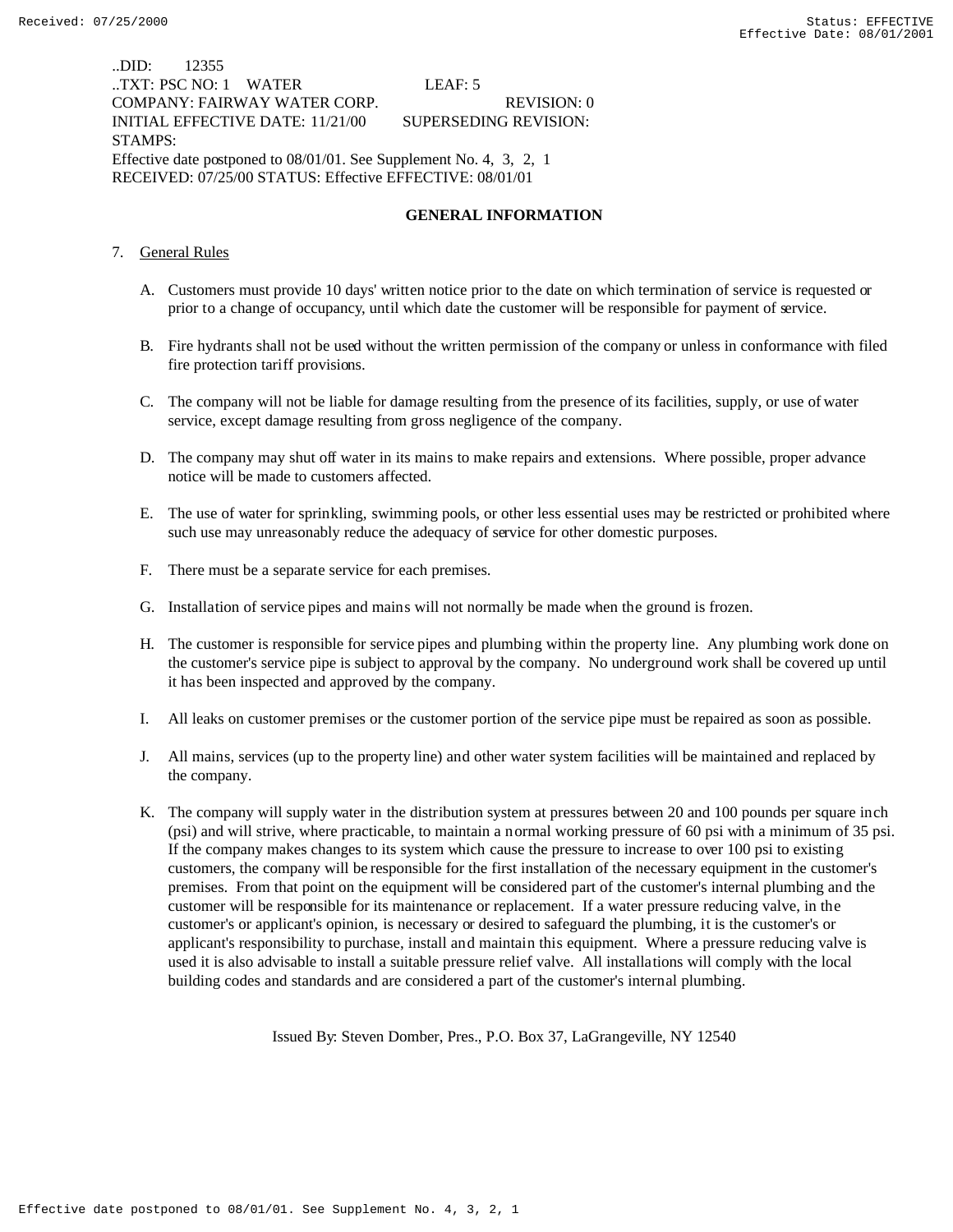### ..DID: 12356 ..TXT: PSC NO: 1 WATER LEAF: 6 COMPANY: FAIRWAY WATER CORP. REVISION: 0 INITIAL EFFECTIVE DATE: 11/21/00 SUPERSEDING REVISION: STAMPS: Effective date postponed to 08/01/01. See Supplement No. 4, 3, 2, 1 RECEIVED: 07/25/00 STATUS: Effective EFFECTIVE: 08/01/01

#### **GENERAL INFORMATION**

- L. Where an applicant is seeking service at an elevation or gradient which could not otherwise be adequately serviced by existing plant, the company will require that the applicant bear the additional cost of providing such extraordinary service, or in the alternative, require the applicant to purchase, install and maintain the necessary special equipment, such as a hydro-pneumatic system, needed to serve the premises. The installation of a hydropneumatic system as part of the customer's internal plumbing may be subject to approval of the Health Department and should comply with local building codes and standards.
- M. Cross connections to water sources other than the company's or with other facilities are strictly prohibited. Customers must, at their expense, install and maintain such backflow prevention devices as may be required by the company in accordance with good water works practice or applicable laws or regulations.
- N. Customers must permit company representatives to enter their premises on reasonable request for purposes relating to the operation and maintenance of the company's system, including inspection of the customer's and the company's facilities, installation, reading, testing, replacement and removal of meters, and terminating and restoring service.
- O. No person shall maliciously, willfully or negligently break, damage, destroy, uncover, deface, block access to or tamper with any pipe, valve, meter, structure, appurtenance or equipment which is a part of the water works system.
- 8. Metered Service (if applicable and provided for in Service Class No. 1 or Nos.  $\Box$ )
	- A. A meter of a type approved by the Commission is required for each premises.
	- B. The company will furnish, install, and maintain the meter. Unless the meter register is set at zero, the company shall attach a tag with the date and meter dial reading at the time of installation.
	- C. The customer will provide a location for the meter acceptable to the company and will be responsible for the cost of repairing damage resulting from human interference, frost, backflow of hot water, or other such causes.
	- D. Where the company agrees it is necessary to set a meter outside the building, it shall be installed at the expense of the customer in a pit acceptable to the company which is both water-tight and frostproof. The cover of the pit shall be fastened with a convenient locking device. Where the distance from the property line to the front wall of the building is greater than 75 feet, the company may require that the meter be set in a pit at or near the property line. If the pit is to be installed on property not owned or controlled by the customer, written consent of the owner of the property shall be obtained prior to the installation.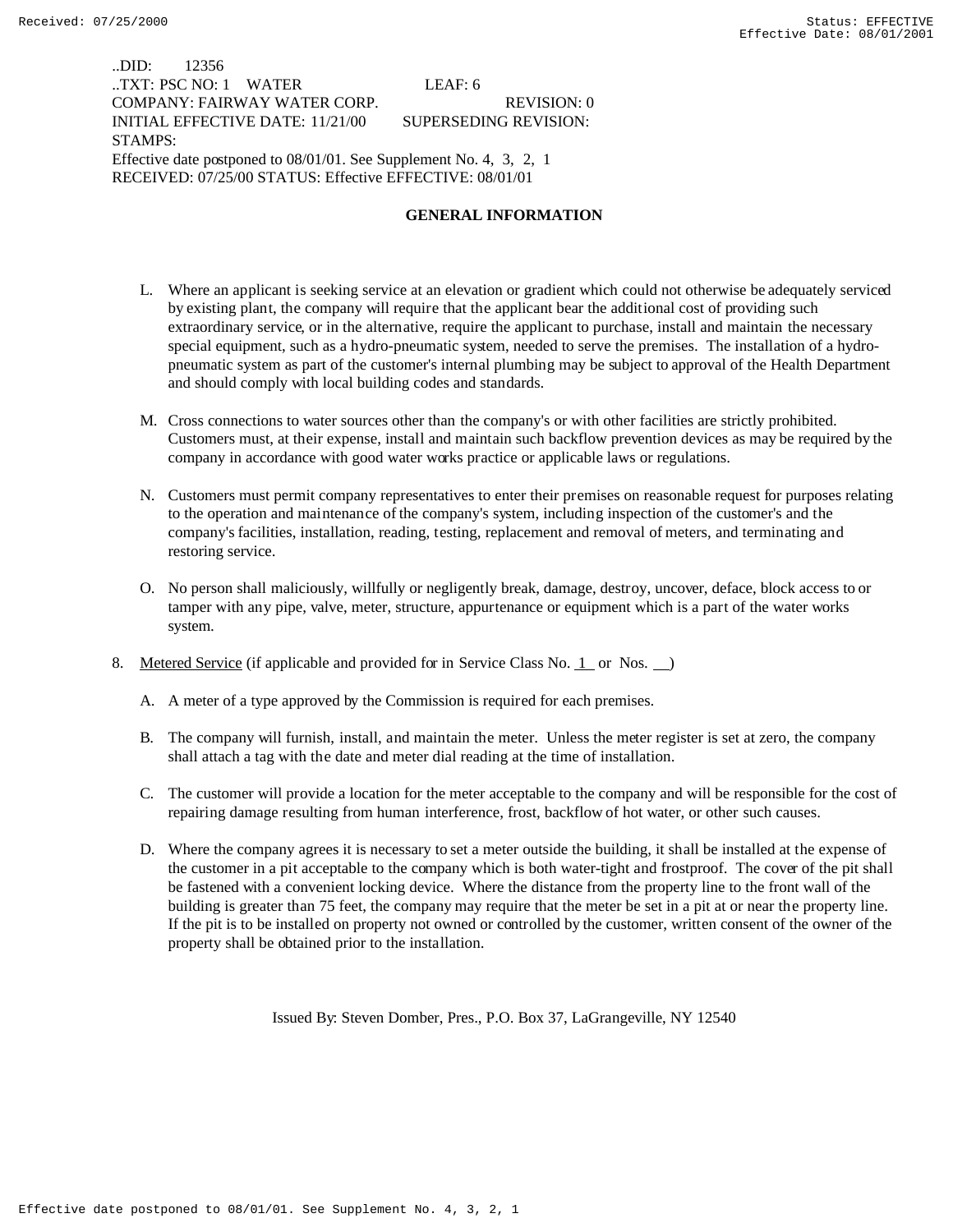..DID: 12346 ..TXT: PSC NO: 1 WATER LEAF: 7 COMPANY: FAIRWAY WATER CORP. REVISION: 0 INITIAL EFFECTIVE DATE: 11/21/00 SUPERSEDING REVISION: STAMPS: Effective date postponed to 08/01/01. See Supplement No. 4, 3, 2, 1 RECEIVED: 07/25/00 STATUS: Effective EFFECTIVE: 08/01/01

#### **GENERAL INFORMATION**

- E. The company reserves the right to remove, test, and replace the meter.
- F. The company shall afford the customer an opportunity to verify the final reading of any water meter removed from the premises and obtain the customer's signature on a meter removal card which shows the date removed and the reading.
- G. Meters will be tested in conformance with rules of the Public Service Commission. In the case of a disputed account involving the accuracy of the meter, the company will have the meter tested upon the request of the customer. Should the customer request to have a second meter test within 1 year, the customer will be responsible for the actual cost incurred to have the meter tested including the cost to remove the meter, payable in advance to the company. This fee will be refunded if the meter's final weighted average is found to register in excess of 100 percent. Adjustments in bills for over-registration of the meter will be made in accordance with the current rules of the Public Service Commission.
- H. Bills will show meter readings and the dates read.
- I. Bills will be reasonably estimated where a meter has been inaccessible and will be so indicated on the bill.
- J. Where a meter has ceased to register or its percentage of accuracy cannot be determined, an estimated bill for the current period may be rendered. For all other periods the bill shall be the minimum applicable charge.
- 9. Unmetered Service (if applicable and provided for in Service Class No. or Nos. )

All applicable provisions of this tariff shall apply.

10. Extension of Mains

Mains will be extended in conformance with Commission Rules and Regulations found in 16 NYCRR, Part 501.

11. Discontinuance of Service - Non-Payment

 Service may be discontinued under the following provisions: for non-payment of any amount due for water supplied, for failure to make any payment due under a deferred payment agreement or for meter repairs (see Section 8C), for failure to post a required deposit or for failure to pay any fee or charge accruing under the contract or tariff.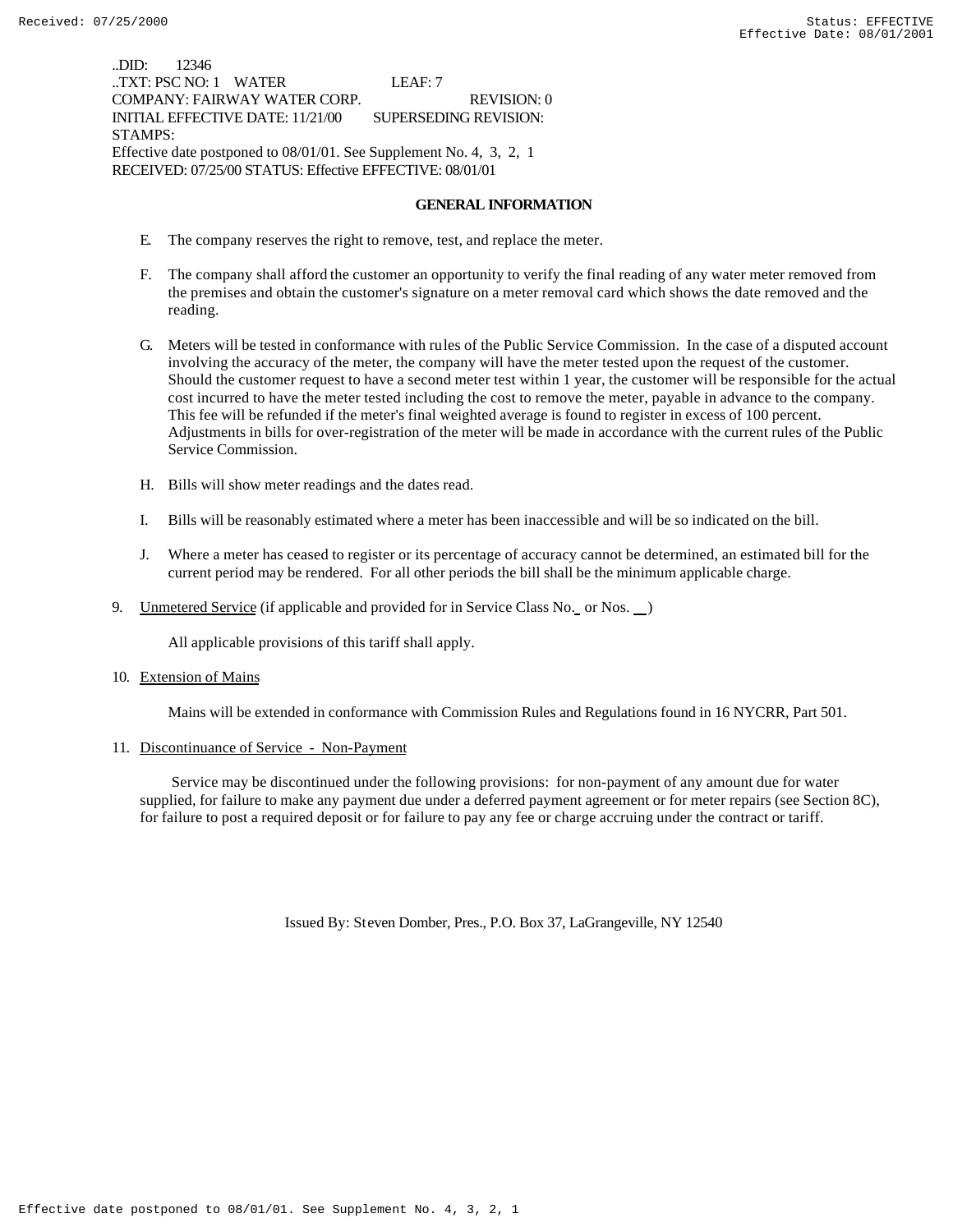..DID: 12347 ..TXT: PSC NO: 1 WATER LEAF: 8 COMPANY: FAIRWAY WATER CORP. REVISION: 0 INITIAL EFFECTIVE DATE: 11/21/00 SUPERSEDING REVISION: STAMPS: Effective date postponed to 08/01/01. See Supplement No. 4, 3, 2, 1 RECEIVED: 07/25/00 STATUS: Effective EFFECTIVE: 08/01/01

#### **GENERAL INFORMATION**

- A. A bill not paid within 23 days of mailing is considered delinquent, and the company may discontinue service after complying with 16 NYCRR, Part 533 which requires: (1) 15 days written notice if served personally, or (2) 15 days after a registered letter containing such notice has been signed or refused, or (3) 18 days after mailing written notice in a post-paid wrapper. Service will not be re-established until payment of all proper arrears, charges and deposits is made or a deferred payment agreement is entered into. Receipt of a subsequently dishonored negotiable instrument in response to a notice of discontinuance shall not constitute payment of the customer's account and the company shall not be required to issue additional notice prior to discontinuance. There will be a charge for processing all returned checks equal to the bank charge plus a handling fee of \$5.00 (not to exceed the maximum allowed by section 5-328 of General Obligations Law).
- B. The company will not discontinue service to residential premises for non-payment of bills on a Friday, Saturday, Sunday, public holiday (as defined in General Construction Law), or on a day on which the utility's main office is closed. Discontinuance can only take place from Monday to Thursday between the hours of 8 a.m. and 4 p.m.
- C. The company will not discontinue service for non-payment of bills to any person or entity receiving public assistance if the payment for such service is to be paid directly by the Department of Social Services or by the local Social Services representatives.

#### 12. Discontinuance of Service - Other

- A. Service rendered under any application, contract or agreement may be discontinued by the company after reasonable notice for any of the following reasons:
	- (1) For willful or indifferent waste of water due to any cause or for non-authorized use of water.
	- (2) For failure to protect from damage the meter and connection, or for failure to protect and maintain the service pipe or fixtures on the property of the customer in a condition satisfactory to the company.
	- (3) For tampering with any meter, connections, service pipe, curb cock, seal or any other appliance of the company controlling or regulating the customer's water supply.
	- (4) For failure to provide the company's employees reasonable access to the premises supplied, or for obstructing the way of ingress to the meter or any other appliances controlling or regulating the customer's water supply.
	- (5) In case of vacancy of the premises.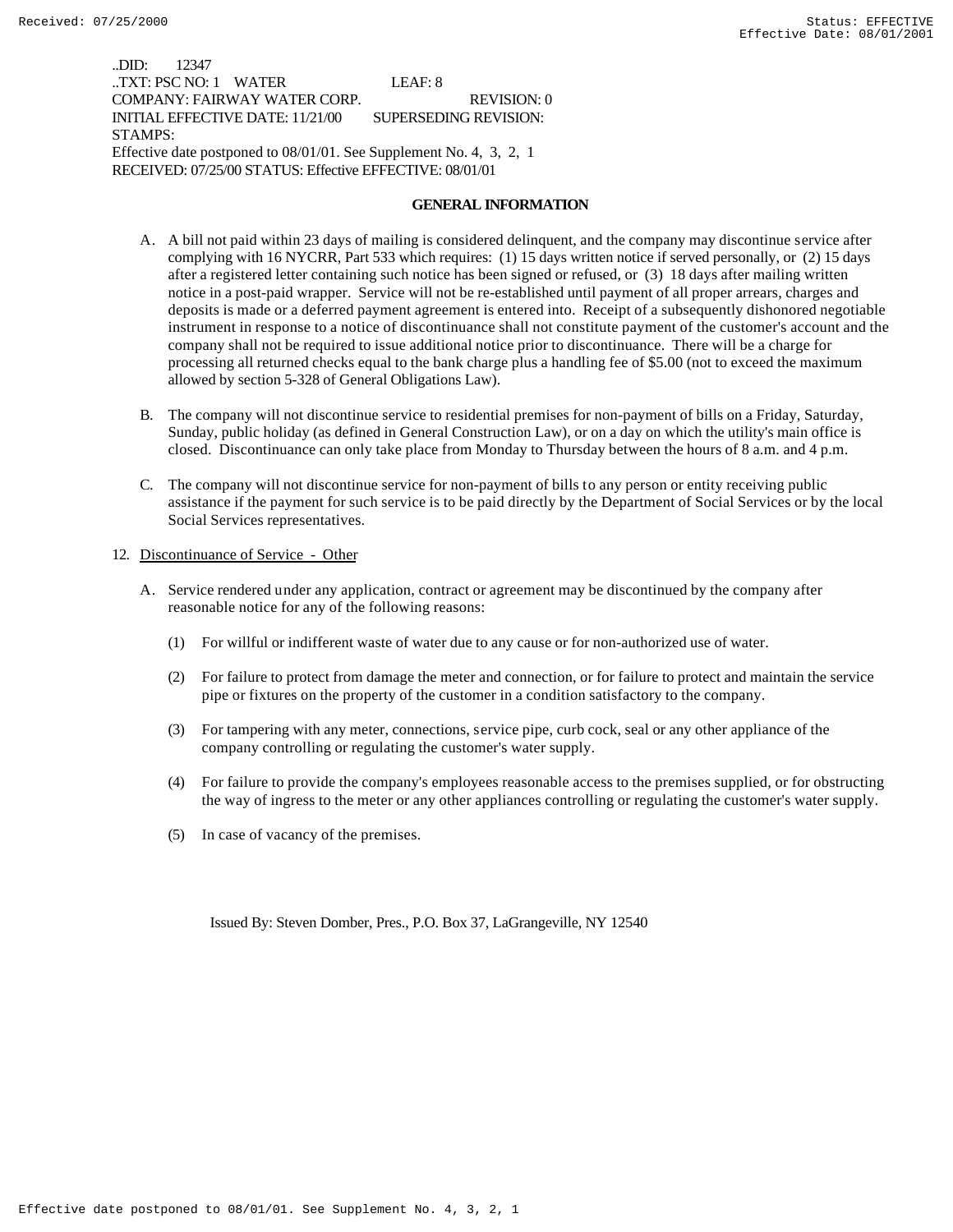| DID: 12348                                                          |                              |  |  |
|---------------------------------------------------------------------|------------------------------|--|--|
| TXT: PSC NO: 1 WATER                                                | LEAF: 9                      |  |  |
| COMPANY: FAIRWAY WATER CORP.                                        | <b>REVISION: 0</b>           |  |  |
| INITIAL EFFECTIVE DATE: 11/21/00                                    | <b>SUPERSEDING REVISION:</b> |  |  |
| <b>STAMPS:</b>                                                      |                              |  |  |
| Effective date postponed to 08/01/01. See Supplement No. 4, 3, 2, 1 |                              |  |  |
| RECEIVED: 07/25/00 STATUS: Effective EFFECTIVE: 08/01/01            |                              |  |  |

# **GENERAL INFORMATION**

- (6) For cross connections.
- (7) For submetering or reselling water.
- (8) For non-compliance with water usage restrictions.
- (9) For violation of any rule or regulation of the company as filed with the Public Service Commission, provided such violation affects the reliability or integrity of the water system.
- B. Written notice of discontinuance of service shall contain the information required by 16 NYCRR Section 533.3 and will be given except in those instances where a public health hazard exists.
- C. The company may, at any time, temporarily discontinue water service in case of accident, or for the purpose of making connections, alterations, repairs, changes, etc.
- D. Except as stated in the preceding paragraph, or in the case of a violation that threatens the integrity of the water system, the company shall not discontinue service to any customer on a Friday, Saturday, Sunday, Public Holiday or on a day when the company is not open for business. Public Holiday shall refer to those holidays defined in the General Construction Law.

## 13. Discontinuance of Residential Service - Special Procedures

 If termination of service would result in serious impairment to health and safety, the company must delay the termination of service or, if service has already been terminated, must restore service, for thirty days under the following conditions:

A. all occupants are either blind, disabled, 62 years of age or older or 18 years of age or under;

B. a medical emergency exists; or

C. if heating would be affected between November 1 and April 1.

 It is the customer's responsibility to notify the company that such conditions exist and to provide any required documentation. The company may require that the customer make appropriate arrangements to pay any arrears as well as pay current bills.

# 14. Deferred Payment Agreements

 In addition to those circumstances in Section 13, the company will consider granting customers reasonable payment terms in cases where a customer is threatened with termination of service, or where the company has issued a backbill to a customer. Any such agreement may require the customer to make a reasonable down payment, and to pay current bills when issued.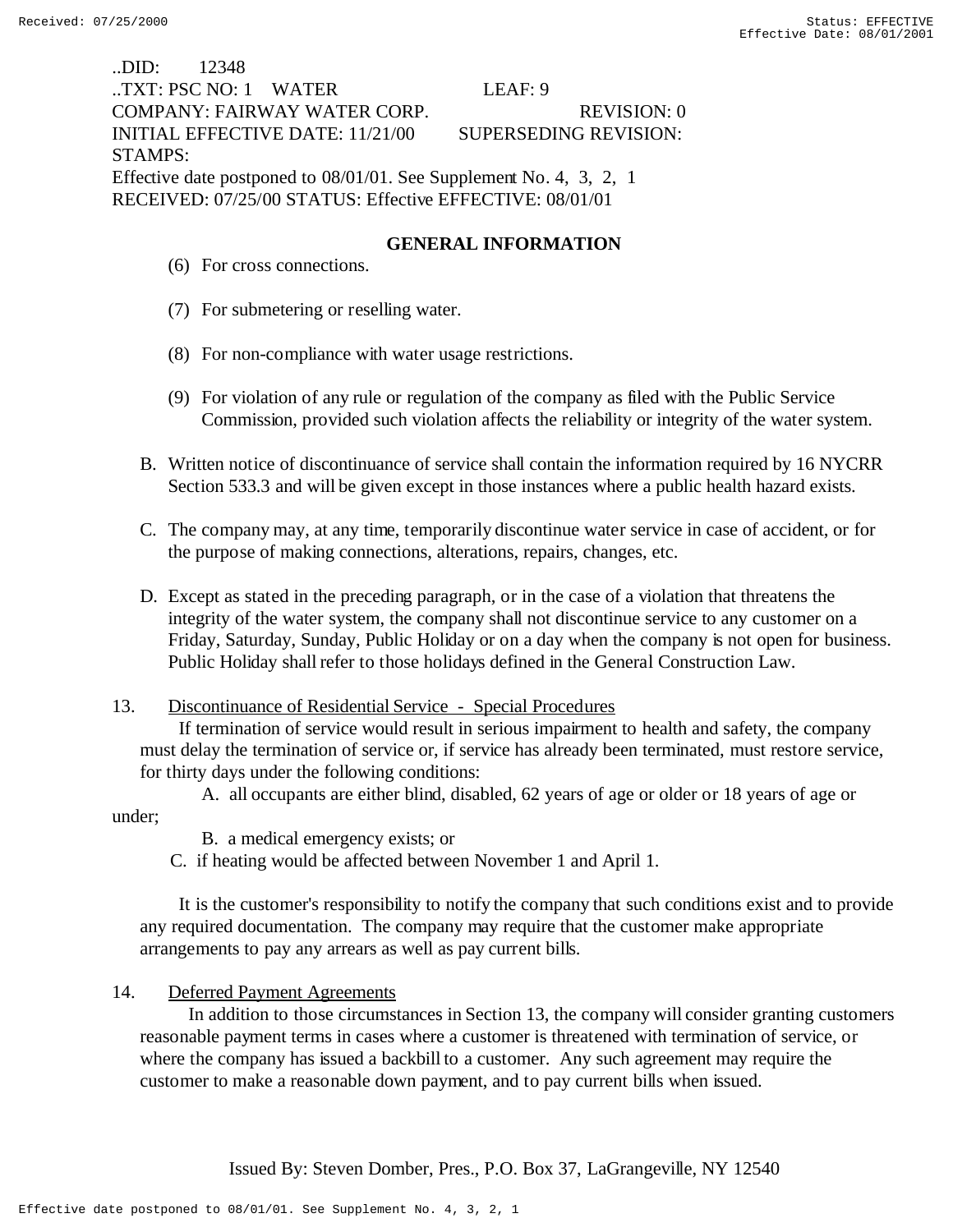..DID: 12349 ..TXT: PSC NO: 1 WATER LEAF: 10 COMPANY: FAIRWAY WATER CORP. REVISION: 0 INITIAL EFFECTIVE DATE: 11/21/00 SUPERSEDING REVISION: STAMPS: Effective date postponed to 08/01/01. See Supplement No. 4, 3, 2, 1 RECEIVED: 07/25/00 STATUS: Effective EFFECTIVE: 08/01/01

#### **GENERAL INFORMATION**

#### 15. Complaint Handling Procedures

- A. The company will promptly investigate and evaluate all complaints received from customers regarding bills for service rendered or required deposits. The results of the company's findings will be reported to the customer. During the period of investigation and evaluation, service will not be discontinued, nor shall a new notice of termination be issued, provided, however, that the customer will be required to pay the undisputed portion of any balance due, which may include bills for current usage.
- B. After the completion of such an investigation, if the company determines that the disputed service has been rendered, or that the disputed charge or deposit is proper in whole or in part, the company may require that the full bill or deposit be paid. Appropriate notices of the determination shall be given to the customer, and where notice of discontinuance of service was previously sent, or is served with the determination, such notice shall include a statement advising the customer of the availability of the Commission's complaint handling procedures, including the address and telephone number of the Department's Consumer Services Division. Where prior notice of discontinuance was sent, company procedure provides for discontinuance of service if customer fails to pay the proper amount due and owing within 5 days after notice of the company determination was served personally on the customer or at least 8 days after mailing of the notice. Under no circumstances will discontinuance of service occur if so precluded by the Commission.
- C. In situations where the complaint procedures of the Commission have been invoked and it is determined that the disputed service has been rendered or that the disputed charge or deposit is proper and prior notice of discontinuance was sent, a customer's service will not be discontinued for failure to pay the amount found due and owing until at least 5 days after notice of the Commission's determination, where personal service is made, or at least 8 days after mailing of such a notice.

#### 16. Restoration of Service

 A charge will be made to restore service after discontinuance at the customers's request, for non-payment or for violation of these rules.

 This charge will be \$50.00 during normal business hours (8:00 a.m. to 4:00 p.m., Monday through Friday), \$75.00 outside of normal business hours Monday through Friday and \$75.00 on weekends or public holidays. The holidays for which the \$75.00 charge will apply are as follows:

New Year's Day Labor Day Dr. Martin Luther King, Jr. Day Columbus Day Lincoln's Birthday Veteran's Day Washington's Birthday Thanksgiving Day Memorial Day Christmas Day Independence Day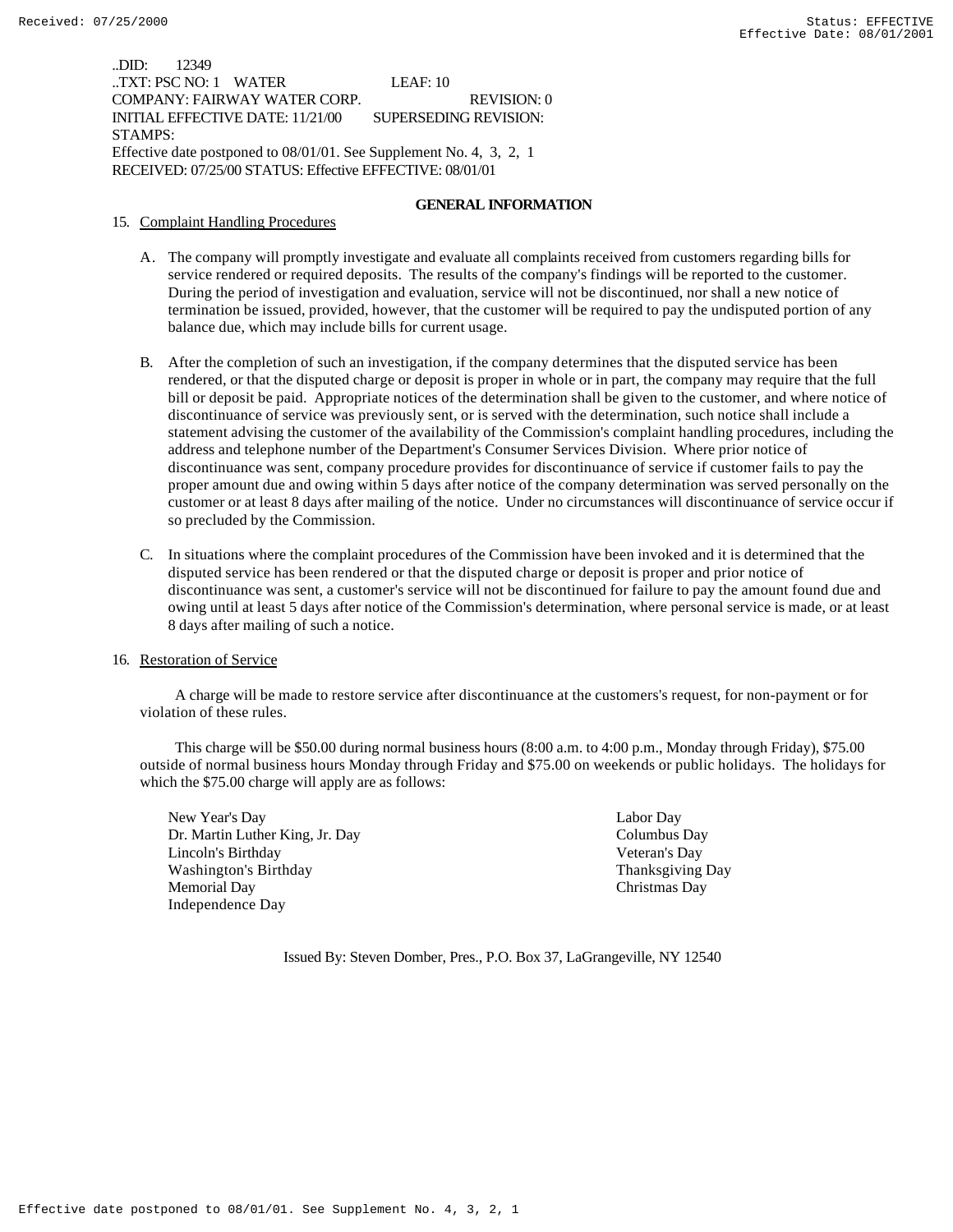..DID: 12350 ..TXT: PSC NO: 1 WATER LEAF: 11 COMPANY: FAIRWAY WATER CORP. REVISION: 0 INITIAL EFFECTIVE DATE: 11/21/00 SUPERSEDING REVISION: STAMPS: Effective date postponed to 08/01/01. See Supplement No. 4, 3, 2, 1 RECEIVED: 07/25/00 STATUS: Effective EFFECTIVE: 08/01/01

### **GENERAL INFORMATION**

In a case where service is being restored after discontinuance for non-payment, the company may require full payment of all arrears as well as the restoration of service charge. If the company and the customer have entered into some form of payment agreement, the agreed upon down payment may be required before service will be restored.

If it becomes necessary to disconnect service at the main because of willful acts of a customer, the service restoration charge will include the actual costs incurred by the company to disconnect and reconnect the service.

#### 17. Interest on Customer Overpayments

The company will provide interest on a customer overpayment as follows:

- A. A customer overpayment is defined as payment by the customer to the company in excess of the correct charge for water service supplied to the customer which was caused by erroneous billing by the utility.
- B. The rate of interest on such amounts shall be the greater of the unadjusted customer deposit rate or the applicable late payment rate, if any, for the service classification under which the customer was billed. Interest shall be paid from the date when the customer overpayment was made, adjusted for any changes in the deposit rate or late payment rate, and compounded monthly, until the date when the overpayment was refunded.
- C. The company will not pay interest on customer overpayments that are refunded within 30 days after such overpayment is received by the company.

#### 18. Regulation

 All matters, rules and other situations concerning the rendering of water service which are not specifically covered herein or in a provision of the New York State Codes, Rules and Regulations and which are subject to the jurisdiction of the Public Service Commission, and for which a customer and the company cannot agree as to an equitable and fair solution will be referred to said Commission to be resolved. Either the customer or the company may request that a rule or provision of this tariff be changed for a particular situation.